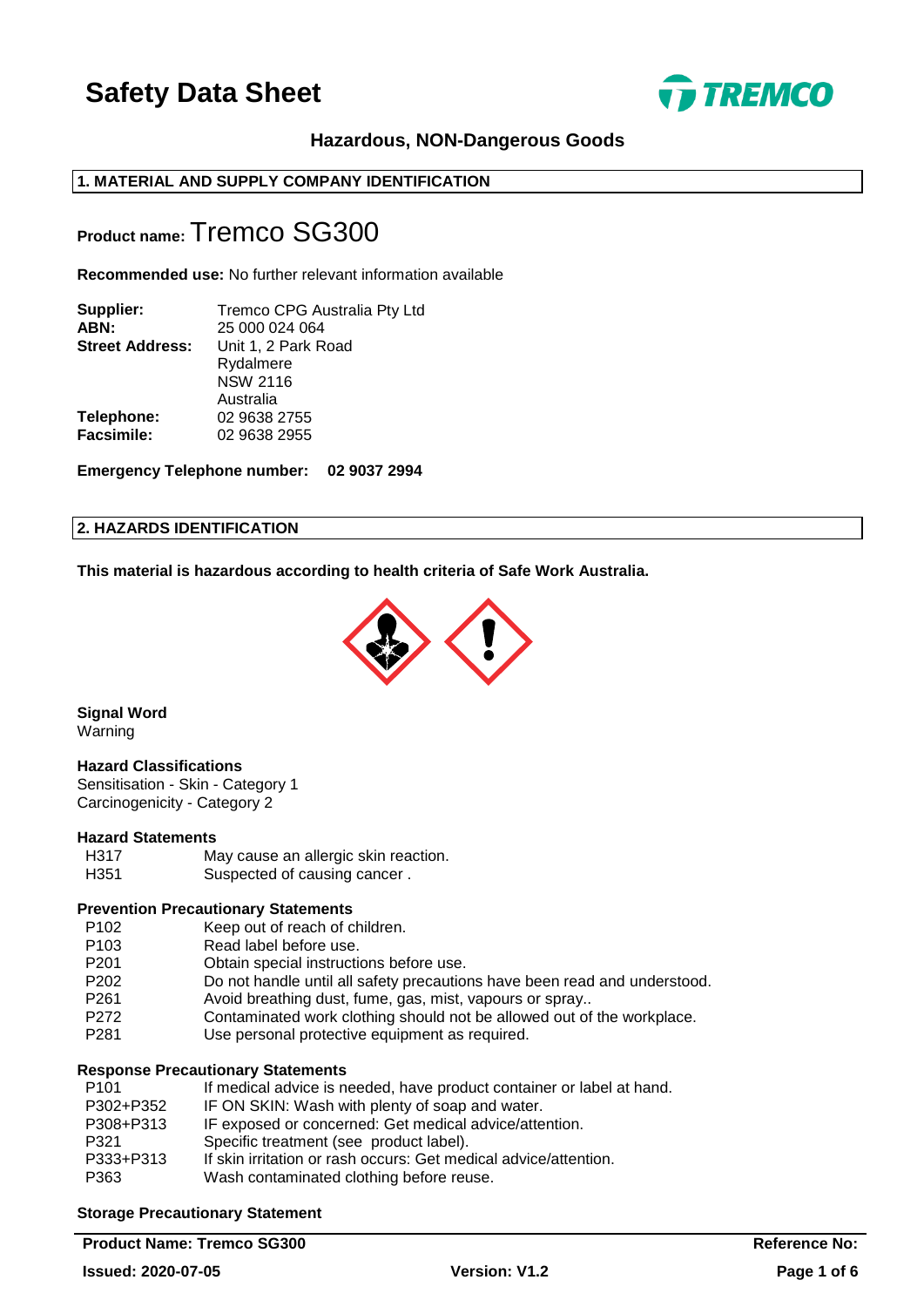

P405 Store locked up.

#### **Disposal Precautionary Statement**

P501 Dispose of contents/container in accordance with local, regional, national and international regulations.

#### **Poison Schedule:**

#### **DANGEROUS GOOD CLASSIFICATION**

Not classified as Dangerous Goods by the criteria of the "Australian Code for the Transport of Dangerous Goods by Road & Rail" and the "New Zealand NZS5433: Transport of Dangerous Goods on Land".

| 3. COMPOSITION INFORMATION                      |               |                   |
|-------------------------------------------------|---------------|-------------------|
| <b>CHEMICAL ENTITY</b>                          | CAS NO        | <b>PROPORTION</b> |
| 2-Butanone, O,O',O"-(ethenylsilylidyne)trioxime | 2224-33-1     | $1 - 5 \%$ (w/w)  |
| 2-Butanone, O,O',O"-(methylsilylidyne)trioxime  | 22984-54-9    | $1 - 5 \%$ (w/w)  |
| 2-Butanone, oxime                               | $96 - 29 - 7$ | $1 - 5 \%$ (w/w)  |
| Ingredients determined to be Non-Hazardous      |               | <b>Balance</b>    |
|                                                 |               | 100%              |

#### **4. FIRST AID MEASURES**

If poisoning occurs, contact a doctor or Poisons Information Centre (Phone Australia 131 126, New Zealand 0800 764 766).

**Inhalation:** Remove victim from exposure - avoid becoming a casualty. Remove contaminated clothing and loosen remaining clothing. Allow patient to assume most comfortable position and keep warm. Keep at rest until fully recovered. Seek medical advice if effects persist.

**Skin Contact:** Effects may be delayed. If skin or hair contact occurs, remove contaminated clothing and flush skin and hair with running water. If swelling, redness, blistering or irritation occurs seek medical assistance.

**Eye contact:** If in eyes wash out immediately with water. In all cases of eye contamination it is a sensible precaution to seek medical advice.

**Ingestion:** Rinse mouth with water. If swallowed, do NOT induce vomiting. Give a glass of water to drink. Never give anything by the mouth to an unconscious patient. If vomiting occurs give further water. Seek medical advice.

**PPE for First Aiders:** Wear gloves. Available information suggests that gloves made from butyl rubber, nitrile rubber should be suitable for intermittent contact. However, due to variations in glove construction and local conditions, the user should make a final assessment. Always wash hands before smoking, eating, drinking or using the toilet. Wash contaminated clothing and other protective equipment before storing or re-using.

**Notes to physician:** Treat symptomatically. Effects may be delayed.

#### **5. FIRE FIGHTING MEASURES**

**Hazchem Code:** Not applicable.

**Suitable extinguishing media:** If material is involved in a fire use water fog (or if unavailable fine water spray), alcohol resistant foam, standard foam, dry agent (carbon dioxide, dry chemical powder).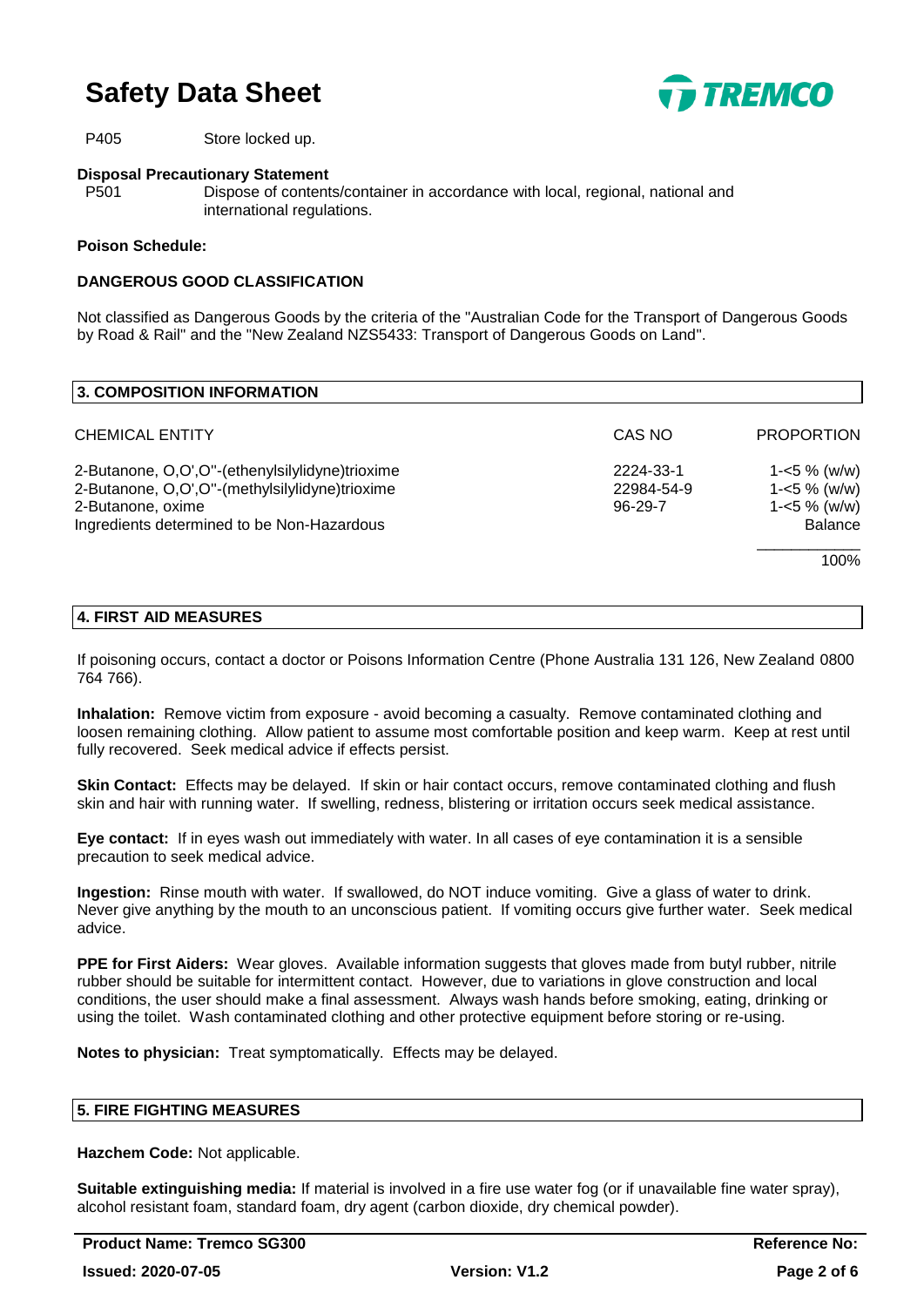

**Specific hazards:** Combustible material.

**Fire fighting further advice:** On burning or decomposing may emit toxic fumes. Fire fighters to wear selfcontained breathing apparatus and suitable protective clothing if risk of exposure to vapour or products of combustion or decomposition.

#### **6. ACCIDENTAL RELEASE MEASURES**

#### **SMALL SPILLS**

Wear protective equipment to prevent skin and eye contamination. Avoid inhalation of vapours or dust. Wipe up with absorbent (clean rag or paper towels). Collect and seal in properly labelled containers or drums for disposal.

#### **LARGE SPILLS**

Clear area of all unprotected personnel. Slippery when spilt. Avoid accidents, clean up immediately. Wear protective equipment to prevent skin and eye contamination and the inhalation of dust. Work up wind or increase ventilation. Cover with damp absorbent (inert material, sand or soil). Sweep or vacuum up, but avoid generating dust. Collect and seal in properly labelled containers or drums for disposal. If contamination of crops, sewers or waterways has occurred advise local emergency services.

**Dangerous Goods - Initial Emergency Response Guide No:** Not applicable

## **7. HANDLING AND STORAGE**

**Handling:** Avoid eye contact and skin contact. Avoid inhalation of dust.

**Storage:** Store in a cool, dry, well-ventilated place and out of direct sunlight. Store away from foodstuffs. Store away from incompatible materials described in Section 10. Store away from sources of heat and/or ignition. Store locked up. Keep container standing upright. Keep containers closed when not in use - check regularly for spills.

#### **8. EXPOSURE CONTROLS / PERSONAL PROTECTION**

**National occupational exposure limits:** No value assigned for this specific material by Safe Work Australia.

**Biological Limit Values:** As per the "National Model Regulations for the Control of Workplace Hazardous Substances (Safe Work Australia)" the ingredients in this material do not have a Biological Limit Allocated.

**Engineering Measures:** Natural ventilation should be adequate under normal use conditions.

#### **Personal Protection Equipment:** GLOVES.

Personal protective equipment (PPE) must be suitable for the nature of the work and any hazard associated with the work as identified by the risk assessment conducted.

Wear gloves. Available information suggests that gloves made from butyl rubber, nitrile rubber should be suitable for intermittent contact. However, due to variations in glove construction and local conditions, the user should make a final assessment. Always wash hands before smoking, eating, drinking or using the toilet. Wash contaminated clothing and other protective equipment before storing or re-using.

**Hygiene measures:** Keep away from food, drink and animal feeding stuffs. When using do not eat, drink or smoke. Wash hands prior to eating, drinking or smoking. Avoid contact with clothing. Avoid eye contact and skin contact. Avoid inhalation of dust. Ensure that eyewash stations and safety showers are close to the workstation location.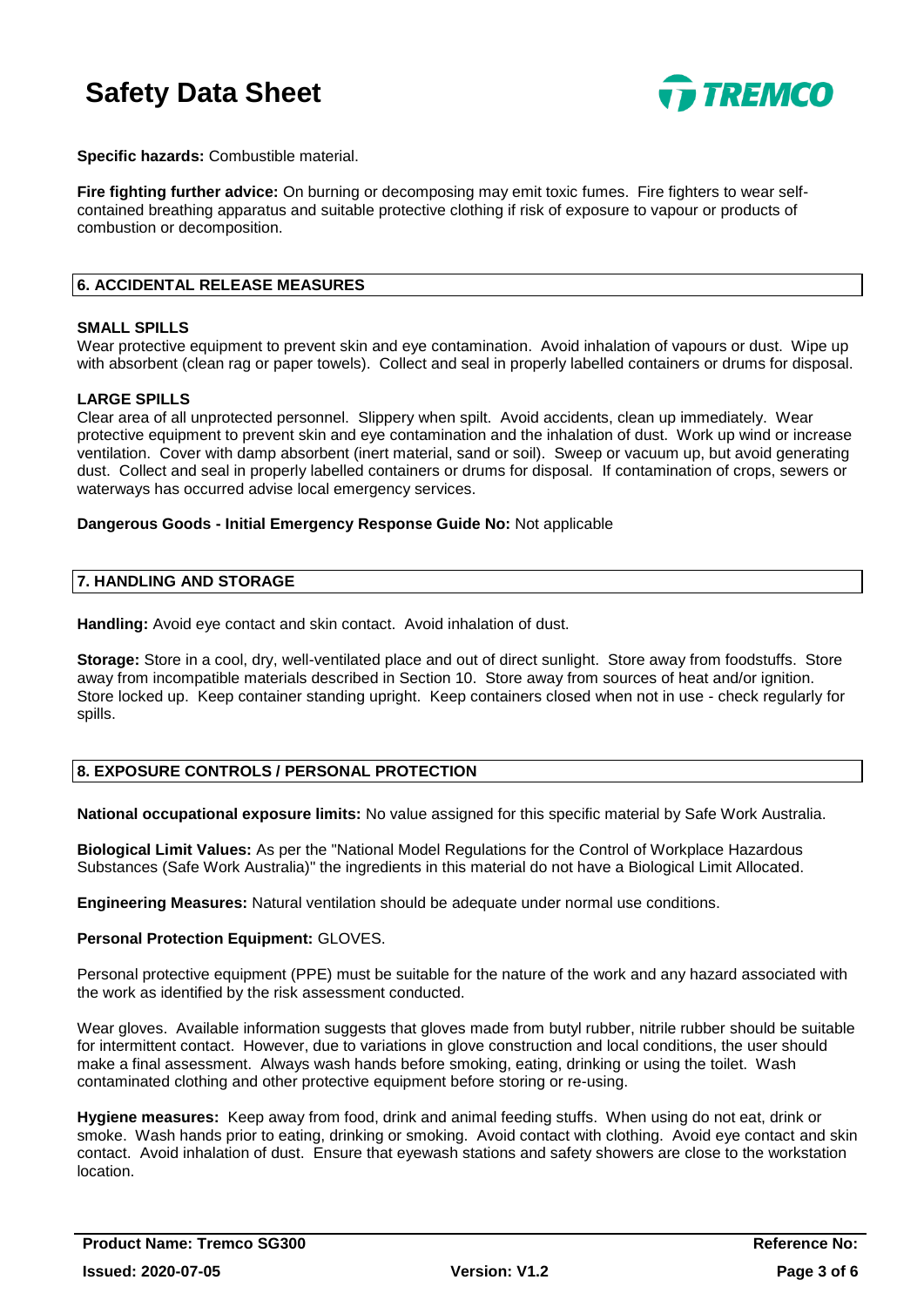

### **9. PHYSICAL AND CHEMICAL PROPERTIES**

| Form:   | Paste                             |
|---------|-----------------------------------|
| Colour: | According o product specification |
| Odour:  | Characteristic                    |

**Solubility in water:** Not miscible or difficult to mix **Density:** 1.38 g/cm<sup>3</sup> **Flash Point (°C):** >151°C **Autoignition Temperature (°C):** Product is not self-igniting **Melting Point/Range (°C):** Undetermined **Boiling Point/Range (°C):** Not Applicable

**Explosive properties:** Product does not present an explosion hazard

(Typical values only - consult specification sheet)  $N Av = Not available, N App = Not applicable$ 

#### **10. STABILITY AND REACTIVITY**

**Chemical stability:** This material is thermally stable when stored and used as directed.

**Conditions to avoid:** Elevated temperatures and sources of ignition.

**Incompatible materials:** Oxidising agents.

**Hazardous decomposition products:** Oxides of carbon and nitrogen, smoke and other toxic fumes.

**Hazardous reactions:** No known hazardous reactions.

#### **11. TOXICOLOGICAL INFORMATION**

No adverse health effects expected if the product is handled in accordance with this Safety Data Sheet and the product label. Symptoms or effects that may arise if the product is mishandled and overexposure occurs are:

## **Acute Effects**

**Inhalation:** Material may be an irritant to mucous membranes and respiratory tract.

**Skin contact:** Contact with skin may result in irritation. A skin sensitiser. Repeated or prolonged skin contact may lead to allergic contact dermatitis.

**Ingestion:** Swallowing can result in nausea, vomiting and irritation of the gastrointestinal tract.

**Eye contact:** May be an eye irritant. Exposure to the dust may cause discomfort due to particulate nature. May cause physical irritation to the eyes.

#### **Acute toxicity**

**Inhalation:** This material has been classified as non-hazardous. Acute toxicity estimate (based on ingredients):  $LC50 > 5$  mg/L

**Skin contact:** This material has been classified as non-hazardous. Acute toxicity estimate (based on ingredients): >2,000 mg/Kg bw

**Ingestion:** This material has been classified as non-hazardous. Acute toxicity estimate (based on ingredients): >2,000 mg/Kg bw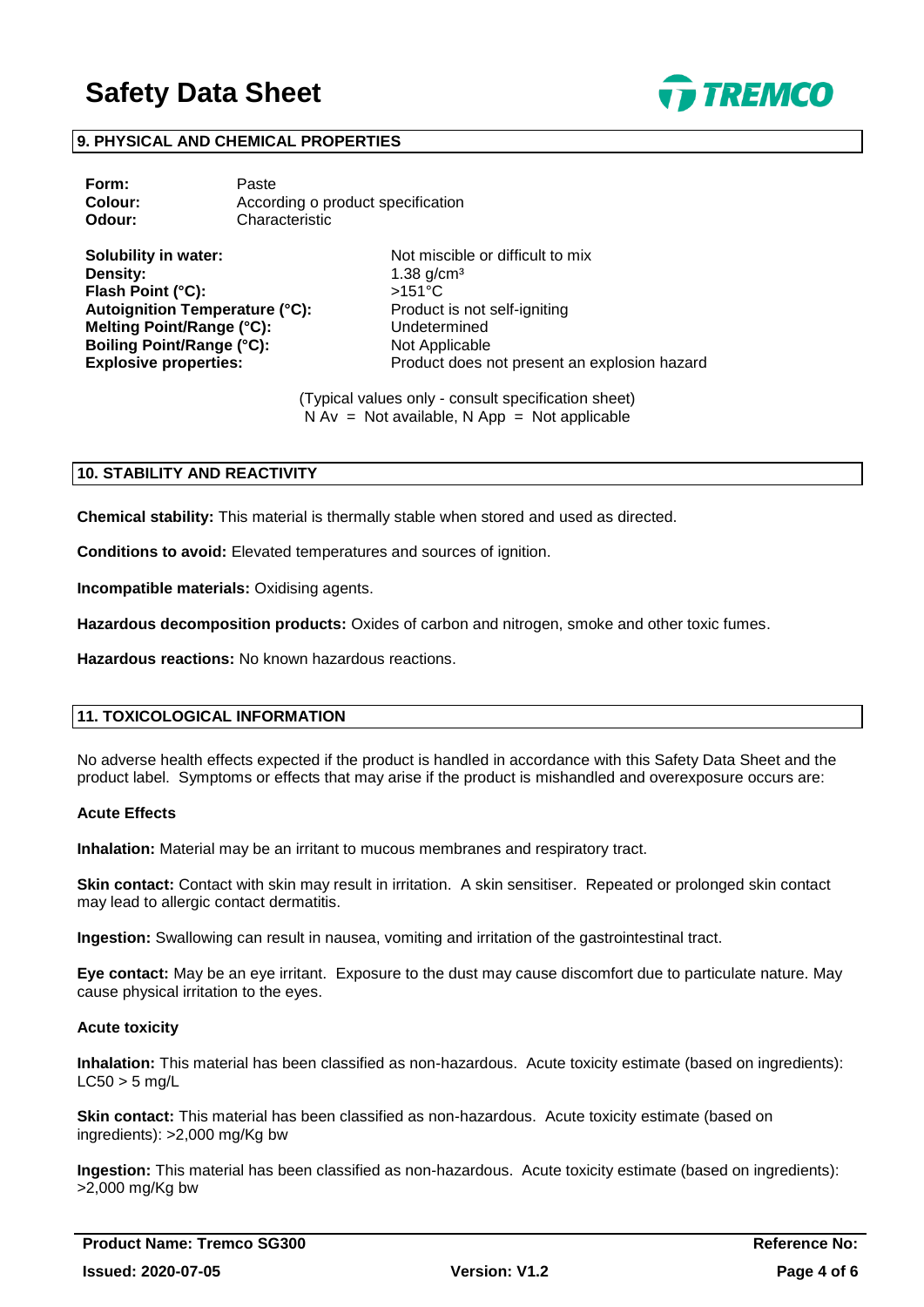

**Corrosion/Irritancy:** Eye: this material has been classified as not corrosive or irritating to eyes. Skin: this material has been classified as not corrosive or irritating to skin.

**Sensitisation:** Inhalation: this material has been classified as not a respiratory sensitiser. Skin: this material has been classified as a Category 1 Hazard (skin sensitiser).

**Aspiration hazard:** This material has been classified as non-hazardous.

**Specific target organ toxicity (single exposure):** This material has been classified as non-hazardous.

**Chronic Toxicity**

**Mutagenicity:** This material has been classified as non-hazardous.

**Carcinogenicity:** This material has been classified as a Category 2 Hazard.

**Reproductive toxicity (including via lactation):** This material has been classified as non-hazardous.

**Specific target organ toxicity (repeat exposure):** This material has been classified as non-hazardous.

#### **12. ECOLOGICAL INFORMATION**

Avoid contaminating waterways.

**Acute aquatic hazard:** This material has been classified as non-hazardous. Acute toxicity estimate (based on ingredients): >100 mg/L

**Long-term aquatic hazard:** This material has been classified as non-hazardous. Non-rapidly or rapidly degradable substance for which there are adequate chronic toxicity data available OR in the absence of chronic toxicity data, Acute toxicity estimate (based on ingredients): >100 mg/L, where the substance is not rapidly degradable and/or BCF  $<$  500 and/or log K<sub>ow</sub>  $<$  4.

**Ecotoxicity:** No information available.

**Persistence and degradability:** No information available.

**Bioaccumulative potential:** No information available.

**Mobility:** No information available.

## **13. DISPOSAL CONSIDERATIONS**

Persons conducting disposal, recycling or reclamation activities should ensure that appropriate personal protection equipment is used, see "Section 8. Exposure Controls and Personal Protection" of this SDS.

If possible material and its container should be recycled. If material or container cannot be recycled, dispose in accordance with local, regional, national and international Regulations.

#### **14. TRANSPORT INFORMATION**

## **ROAD AND RAIL TRANSPORT**

Not classified as Dangerous Goods by the criteria of the "Australian Code for the Transport of Dangerous Goods by Road & Rail" and the "New Zealand NZS5433: Transport of Dangerous Goods on Land".

#### **MARINE TRANSPORT**

Not classified as Dangerous Goods by the criteria of the International Maritime Dangerous Goods Code (IMDG